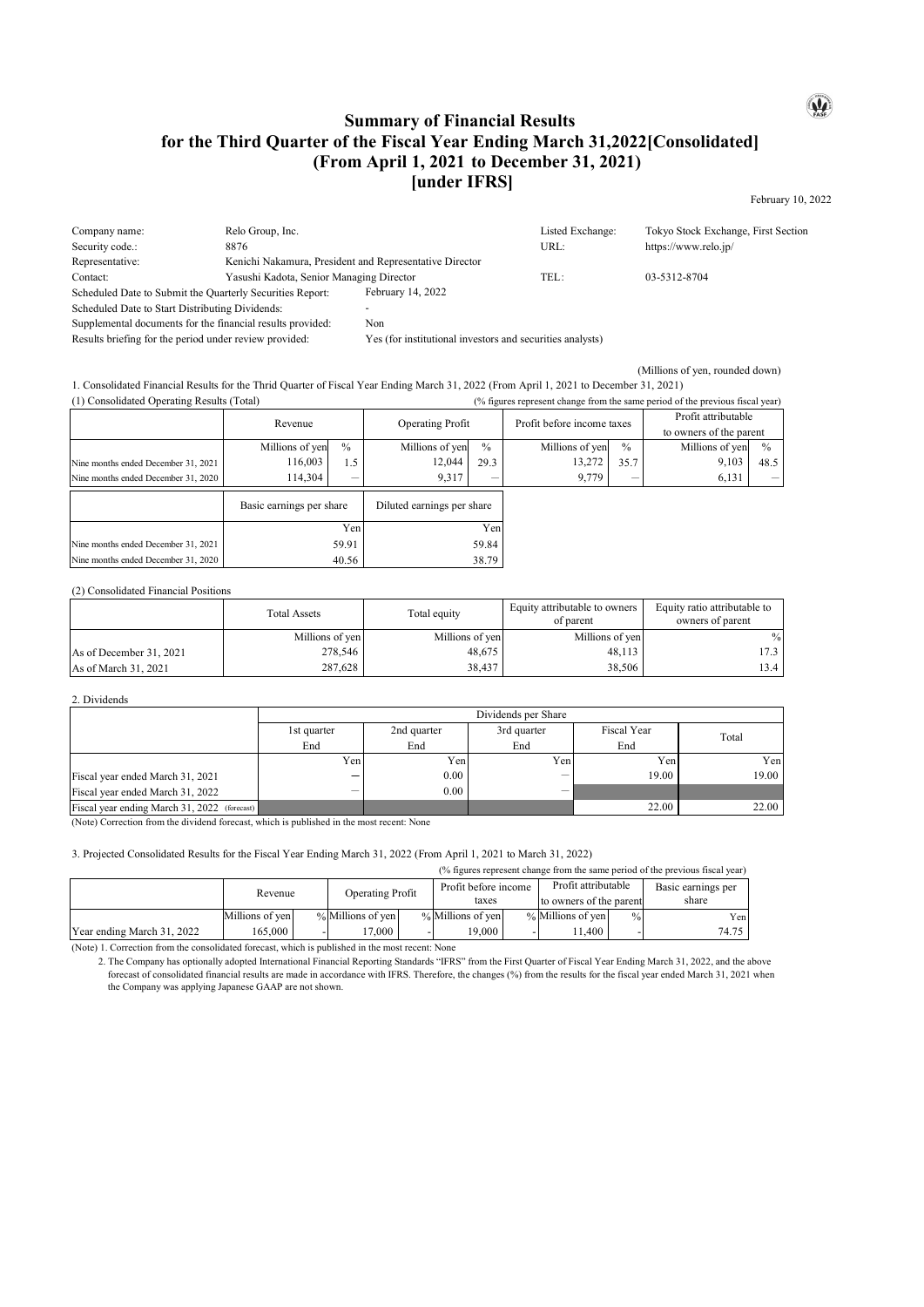\*Notes

(1) Changes in significant subsidiaries during the Fiscal Year (Changes in specified subsidiaries associated with changes in the scope of consolidation): None Newly consolidated:

Excluded:

- (2) Changes in Accounting Policies, Changes in Accounting Estimates and Restatements:
	- 1. Changes in accounting policies required by IFRS: None
	- 2. Changes in accounting policies other than 1): None
	- 3. Changes in accounting estimates: None

### (3) Number of Shares Issued and Outstanding (Common stock)

| 1. Number of shares issued at the end of period (including treasury stock) | As of December 31, 2021 152, 951, 200 sl |
|----------------------------------------------------------------------------|------------------------------------------|
|                                                                            |                                          |

- 2. Number of treasury stock at the end of period
- 3. Average number of shares during the period

| As of December 31, 2021   | 152,951,200 shares As of March 31, 2021    |                                    | 152,951,200 shares |
|---------------------------|--------------------------------------------|------------------------------------|--------------------|
| As of December 31, 2021 : |                                            | 78.137 shares As of March 31, 2021 | 1.682.237 shares   |
| 3rd Ouarter of FY2022/3   | 151.962.157 shares 3rd Quarter of FY2021/3 |                                    | 151.154.918 shares |

#### \* Statement concerning the Status of Financial Audit Procedures

 This Summary of Consolidated Financial Results is not subject to audit procedures under the Financial Instruments and Exchange Act. At the time of disclosing this document, audit procedures specified in the Financial Instruments and Exchange Act have not been completed.

### \* Adoption of International Financial Reporting Standards (IFRS)

 The Company has adopted International Financial Reporting Standards (IFRS) from the first quarter of the fiscal year ending March 31, 2022. Presentation of figures in the consolidated financial statements for the period of the previous year also conforms to IFRS.

### \* Statement regarding the proper use of financial forecasts and other specific remarks

 The forward-looking statements such as forecasts contained in this document are based on the information currently available to the company and certain assumptions which are regarded as reasonable. Actual results may differ from these forecasts due to various factors.

This translation is to be used solely as a reference and the consolidated financial statements in this release are unaudited.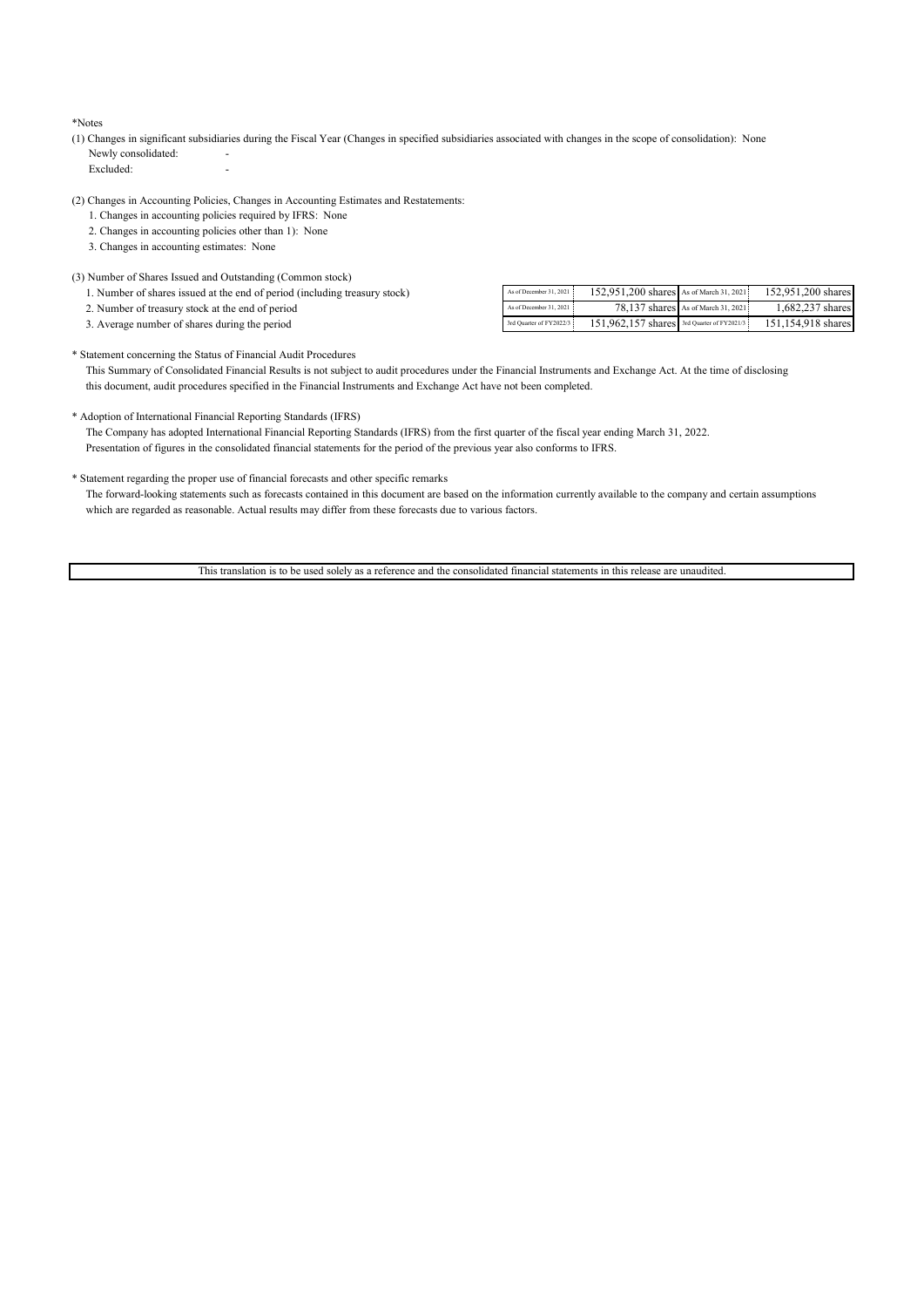(1) Consolidated Statements of Financial Position

|                                                      |                      |         | (Millions of yen)                            |
|------------------------------------------------------|----------------------|---------|----------------------------------------------|
|                                                      | IFRS transition date |         |                                              |
|                                                      | As of April 1, 2020  |         | As of March 31, 2021 As of December 31, 2021 |
| Assets                                               |                      |         |                                              |
| Current assets                                       |                      |         |                                              |
| Cash and cash equivalents                            | 33,580               | 49,208  | 43,650                                       |
| Trade and other receivables                          | 91,149               | 87,410  | 80,722                                       |
| Inventories                                          | 7,655                | 5,301   | 5,183                                        |
| Other financial assets                               | 6,157                | 6,533   | 6,134                                        |
| Other current assets                                 | 5,754                | 6,167   | 4,372                                        |
| Total current assets                                 | 144,296              | 154,620 | 140,063                                      |
|                                                      |                      |         |                                              |
| Non-current assets                                   |                      |         |                                              |
| Property, plant and equipment                        | 20,776               | 22,524  | 15,237                                       |
| Right-of-use assets                                  | 20,770               | 19,803  | 18,914                                       |
| Goodwill                                             | 15,316               | 15,373  | 17,385                                       |
| Intangible assets                                    | 17,280               | 18,292  | 19,487                                       |
| Investment property                                  | 11,055               | 9,584   | 19,240                                       |
| Investments accounted for using the<br>equity method | 12,234               | 13,352  | 13,959                                       |
| Other financial assets                               | 18,607               | 18,485  | 19,179                                       |
| Deferred tax assets                                  | 14,302               | 14,772  | 14,357                                       |
| Other non-current assets                             | 915                  | 818     | 719                                          |
| Total non-current assets                             | 131,260              | 133,008 | 138,482                                      |
| Total assets                                         | 275,556              | 287,628 | 278,546                                      |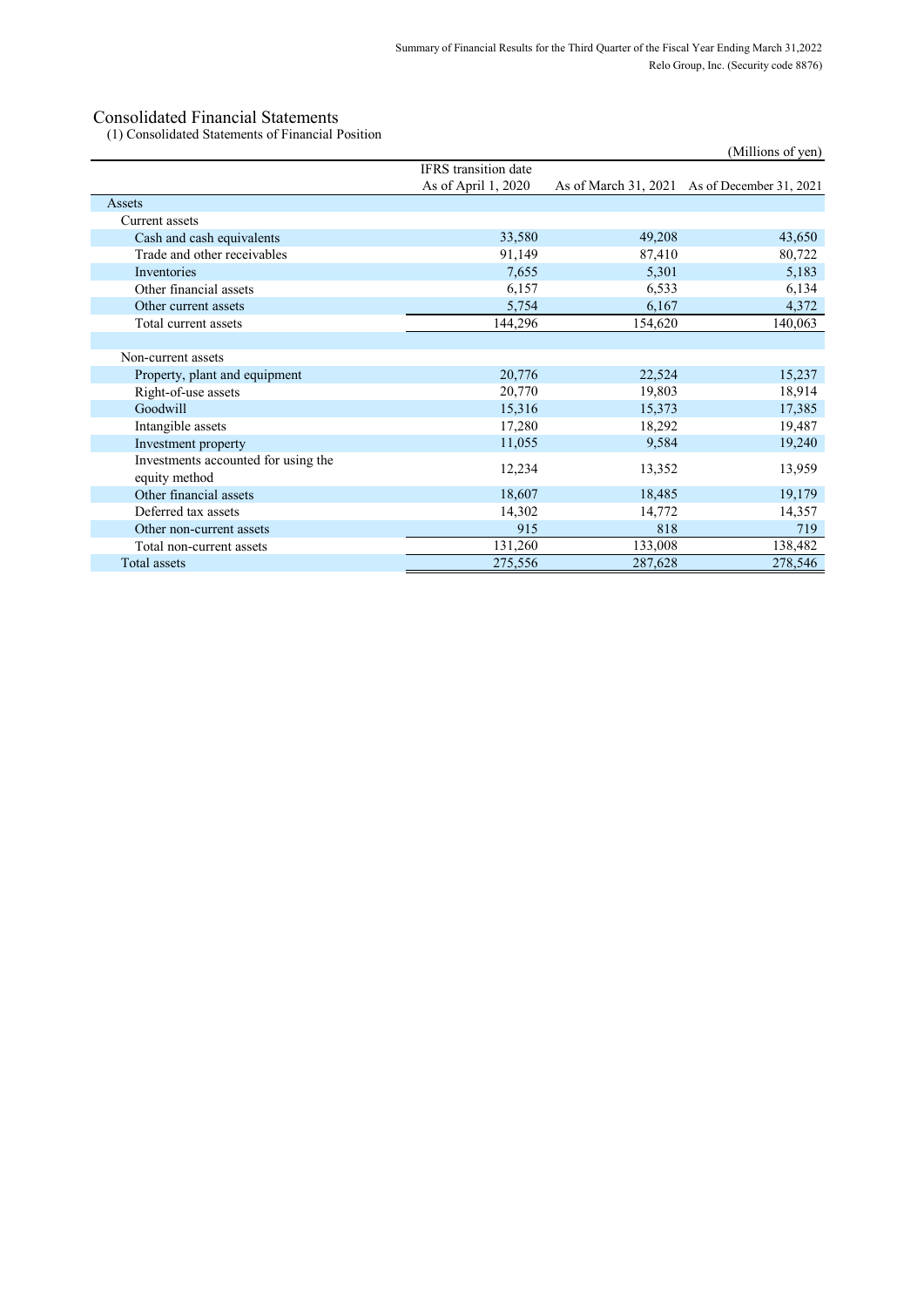(1) Consolidated Statements of Financial Position

|                                         |                             |         | (Millions of yen)                            |
|-----------------------------------------|-----------------------------|---------|----------------------------------------------|
|                                         | <b>IFRS</b> transition date |         |                                              |
|                                         | As of April 1, 2020         |         | As of March 31, 2021 As of December 31, 2021 |
| Liabilities and equity                  |                             |         |                                              |
| Liabilities                             |                             |         |                                              |
| <b>Current liabilities</b>              |                             |         |                                              |
| Trade and other payables                | 11,020                      | 11,601  | 10,586                                       |
| Bonds and borrowings                    | 55,652                      | 25,271  | 21,179                                       |
| Lease liabilities                       | 37,849                      | 41,311  | 36,753                                       |
| Income taxes payable                    | 3,484                       | 3,097   | 1,370                                        |
| Contract liabilities                    | 6,545                       | 6,721   | 5,142                                        |
| Other financial liabilities             | 12,553                      | 17,695  | 18,035                                       |
| Provisions                              | 349                         | 297     |                                              |
| Other current liabilities               | 12,273                      | 8,675   | 7,779                                        |
| Total current liabilities               | 139,729                     | 114,670 | 100,855                                      |
|                                         |                             |         |                                              |
| Non-current liabilities                 |                             |         |                                              |
| Bonds and borrowings                    | 50,247                      | 78,043  | 72,880                                       |
| Lease liabilities                       | 17,718                      | 17,053  | 15,657                                       |
| <b>Contract Liabilities</b>             | 19,774                      | 20,281  | 21,108                                       |
| Other financial liabilities             | 7,786                       | 7,972   | 8,206                                        |
| Provisions                              | 6,154                       | 6,829   | 6,950                                        |
| Deferred tax liabilities                | 3,462                       | 3,451   | 3,558                                        |
| Other current liabilities               | 719                         | 888     | 652                                          |
| Total non-current liabilities           | 105,863                     | 134,520 | 129,014                                      |
| <b>Total liabilities</b>                | 245,592                     | 249,191 | 229,870                                      |
|                                         |                             |         |                                              |
| Equity                                  |                             |         |                                              |
| Share capital                           | 2,667                       | 2,667   | 2,667                                        |
| Capital surplus                         | 565                         | 428     |                                              |
| Retained earnings                       | 25,585                      | 30,886  | 35,042                                       |
| Treasury shares                         | (2,666)                     | (3,250) | (112)                                        |
| Other components of equity              | 3,802                       | 7,775   | 10,516                                       |
| Equity attributable to owners of parent | 29,954                      | 38,506  | 48,113                                       |
| Non-controlling interests               | 9                           | (69)    | 562                                          |
| Total equity                            | 29,964                      | 38,437  | 48,675                                       |
| Total liabilities and equity            | 275,556                     | 287,628 | 278,546                                      |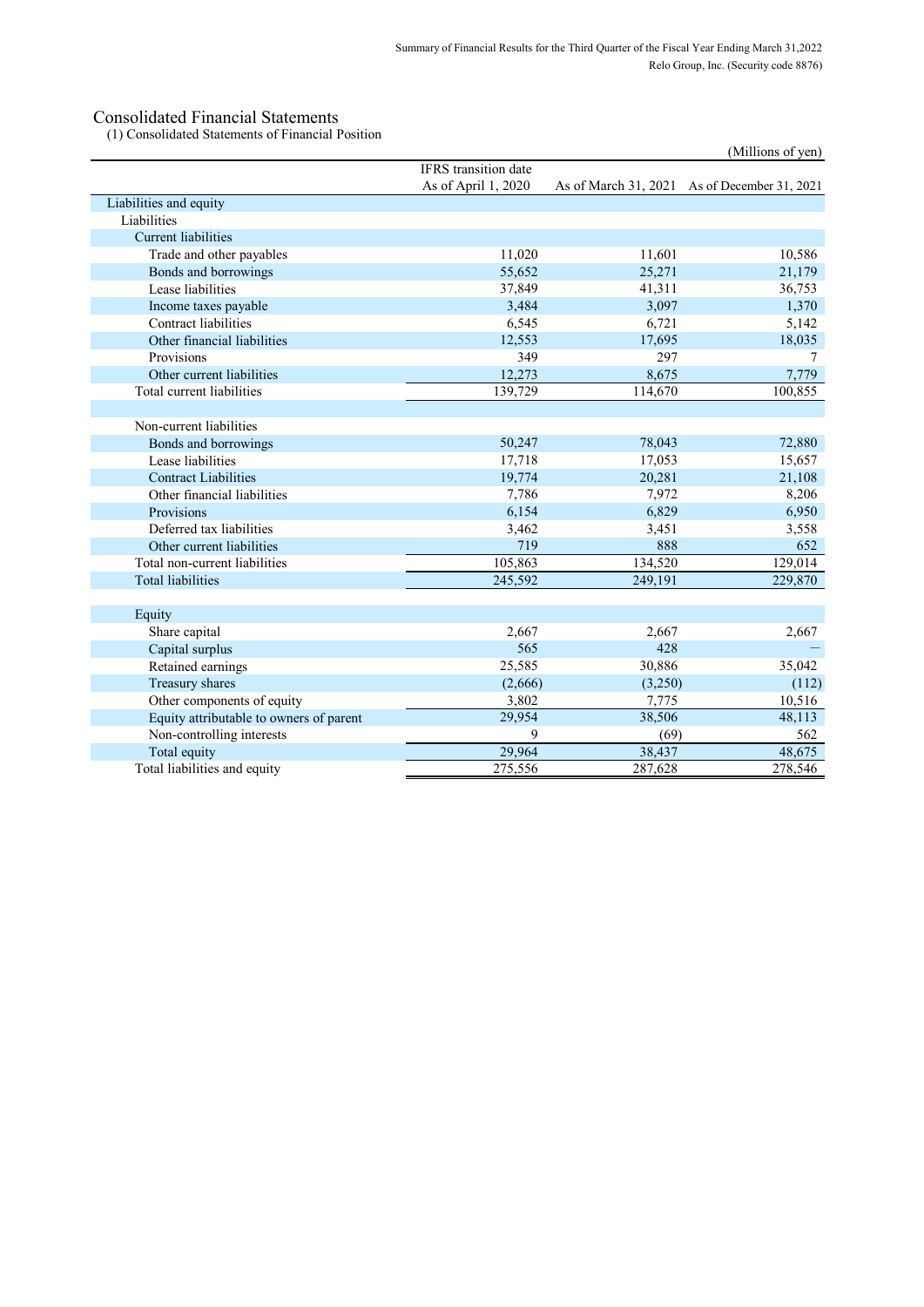(2) Consolidated Statements of Income and Consolidated Statement of Comprehensive Income

|                                                           | $(z)$ consolidated biatellicitis of fileofile and consolidated biatellicity of complements ive fileofile | (Millions of yen) |
|-----------------------------------------------------------|----------------------------------------------------------------------------------------------------------|-------------------|
|                                                           | Nine months ended                                                                                        | Nine months ended |
|                                                           | December 31, 2020                                                                                        | December 31, 2021 |
| Revenue                                                   | 114,304                                                                                                  | 116,003           |
| Cost of sales                                             | 69,965                                                                                                   | 67,425            |
| Gross profit                                              | 44,338                                                                                                   | 48,577            |
| Selling, general and administrative expenses              | 35,716                                                                                                   | 38,132            |
| Other income                                              | 1,037                                                                                                    | 1,761             |
| Other expenses                                            | 342                                                                                                      | 161               |
| Operating profit                                          | 9,317                                                                                                    | 12,044            |
| Finance income                                            | 65                                                                                                       | 31                |
| Finance costs                                             | 1,561                                                                                                    | 530               |
| Share of profit of investments accounted for using equity | 1,958                                                                                                    | 1,725             |
| Profit before income taxes                                | 9,779                                                                                                    | 13,272            |
| income tax expense                                        | 3,577                                                                                                    | 3,801             |
| Profit                                                    | 6,202                                                                                                    | 9,470             |
| Profit attributable to                                    |                                                                                                          |                   |
| Owners of the parent                                      | 6,131                                                                                                    | 9,103             |
| Non-controlling interests                                 | 71                                                                                                       | 366               |
| Profit                                                    | 6,202                                                                                                    | 9,470             |
| Earnings per share                                        |                                                                                                          |                   |
| Basic earnings per share (Yen)                            | 40.56                                                                                                    | 59.91             |
| Diluted earnings per share (Yen)                          | 38.79                                                                                                    | 59.84             |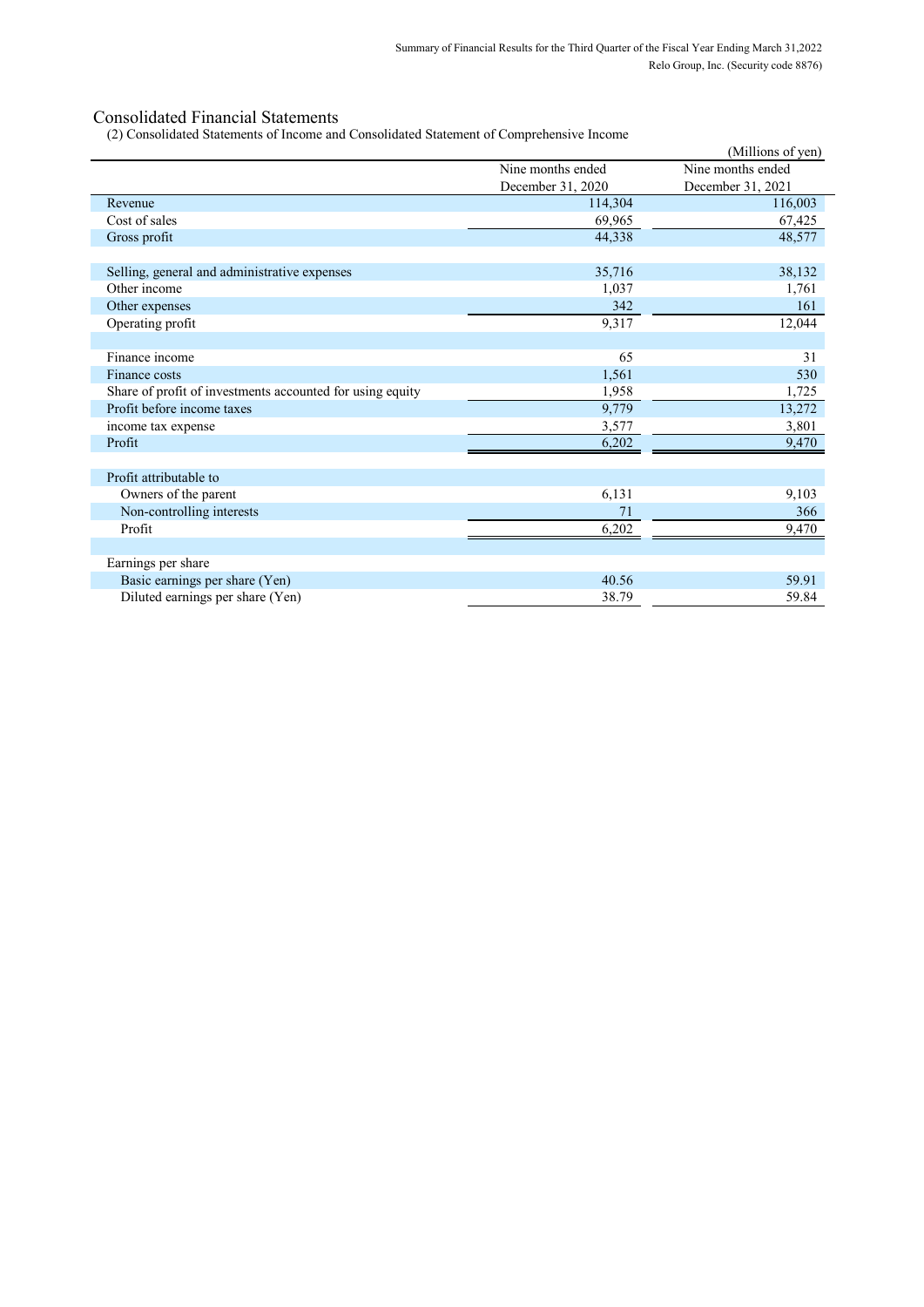(2) Consolidated Statements of Income and Consolidated Statement of Comprehensive Income

| $(z)$ consortingular statements of income and consortingular statement of comprenensive income |                   |                   |
|------------------------------------------------------------------------------------------------|-------------------|-------------------|
|                                                                                                |                   | (Millions of yen) |
|                                                                                                | Nine months ended | Nine months ended |
|                                                                                                | December 31, 2020 | December 31, 2021 |
| Profit                                                                                         | 6,202             | 9,470             |
| Other comprehensive income                                                                     |                   |                   |
| Items that will not be reclassified to profit or loss                                          |                   |                   |
| Financial assets measured at fair value through other<br>comprehensive income                  | 120               | 68                |
| Share of other comprehensive income of investments<br>accounted for using the equity method    | (0)               | (1)               |
| Total                                                                                          | 119               | 66                |
|                                                                                                |                   |                   |
| Items that may be reclassified subsequently to profit or<br>loss                               | (336)             | 1,959             |
| Exchange differences on translation of foreign operations                                      | (17)              | 58                |
| Total                                                                                          | (354)             | 2,017             |
| Other comprehensive income                                                                     | (234)             | 2,084             |
| Comprehensive income                                                                           | 5,968             | 11,554            |
|                                                                                                |                   |                   |
| Comprehensive income attributable to:                                                          |                   |                   |
| Owners of the parent                                                                           | 5,888             | 11,180            |
| Non-controlling interests                                                                      | 79                | 374               |
| Comprehensive income                                                                           | 5,968             | 11,554            |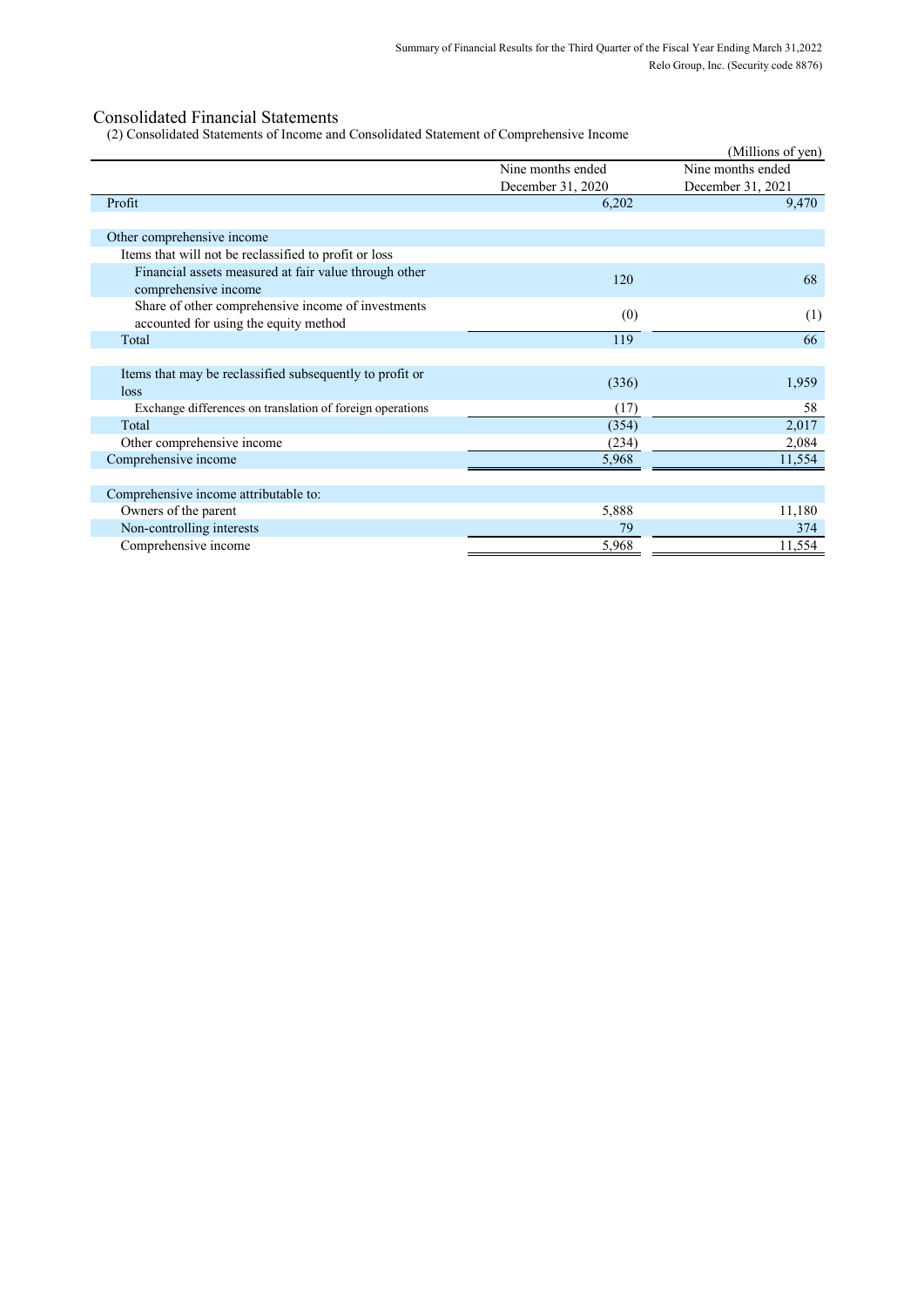(3) Consolidated Statements of Changes in Equity

| (From April 1, 2020 to December 31, 2020)       |                  |                    |                                             |                    |                                   |                  |                                  | (Millions of yen) |
|-------------------------------------------------|------------------|--------------------|---------------------------------------------|--------------------|-----------------------------------|------------------|----------------------------------|-------------------|
|                                                 |                  |                    | Equity attributable to owners of the parent |                    |                                   |                  |                                  |                   |
|                                                 | Share<br>capital | Capital<br>surplus | Retained<br>earnings                        | Treasury<br>shares | Other<br>component<br>s of equity | Total            | Non-<br>controlling<br>interests | Total<br>equity   |
| Balance at April 1, 2020                        | 2,667            | 565                | 25,585                                      | (2,666)            | 3,802                             | 29,954           | 9                                | 29,964            |
| Profit                                          |                  | —                  | 6,131                                       |                    |                                   | 6,131            | 71                               | 6,202             |
| Other comprehensive<br>income                   |                  |                    |                                             |                    | (242)                             | (242)            | 8                                | (234)             |
| Total comprehensive<br>income                   |                  |                    | 6,131                                       |                    | (242)                             | 5,888            | 79                               | 5,968             |
| Acquisition of treasury<br>shares               |                  |                    |                                             | (1,440)            | —                                 | (1,440)          |                                  | (1,440)           |
| Disposal of treasury<br>shares                  |                  | (129)              |                                             | 645                |                                   | 516              |                                  | 516               |
| Transfer of loss on<br>disposal of treasury     |                  | 129                | (129)                                       |                    |                                   |                  |                                  |                   |
| Cash dividend paid                              |                  | —                  | (4, 393)                                    |                    |                                   | (4, 393)         | (49)                             | (4, 443)          |
| Share-based payment<br>transactions             |                  |                    |                                             |                    | 1,988                             | 1,988            |                                  | 1,988             |
| Cumulative effect of<br>accounting change       |                  | (137)              |                                             |                    | (1)                               | (138)            | (23)                             | (161)             |
| Other                                           |                  |                    | 38                                          |                    | (37)                              | $\boldsymbol{0}$ | 12                               | 13                |
| Total transactions with<br>owners of the parent |                  | (137)              | (4, 484)                                    | (794)              | 1,949                             | (3,466)          | (60)                             | (3,527)           |
| Balance at September 30,<br>2020                | 2,667            | 428                | 27,233                                      | (3,460)            | 5,508                             | 32,376           | 28                               | 32,405            |